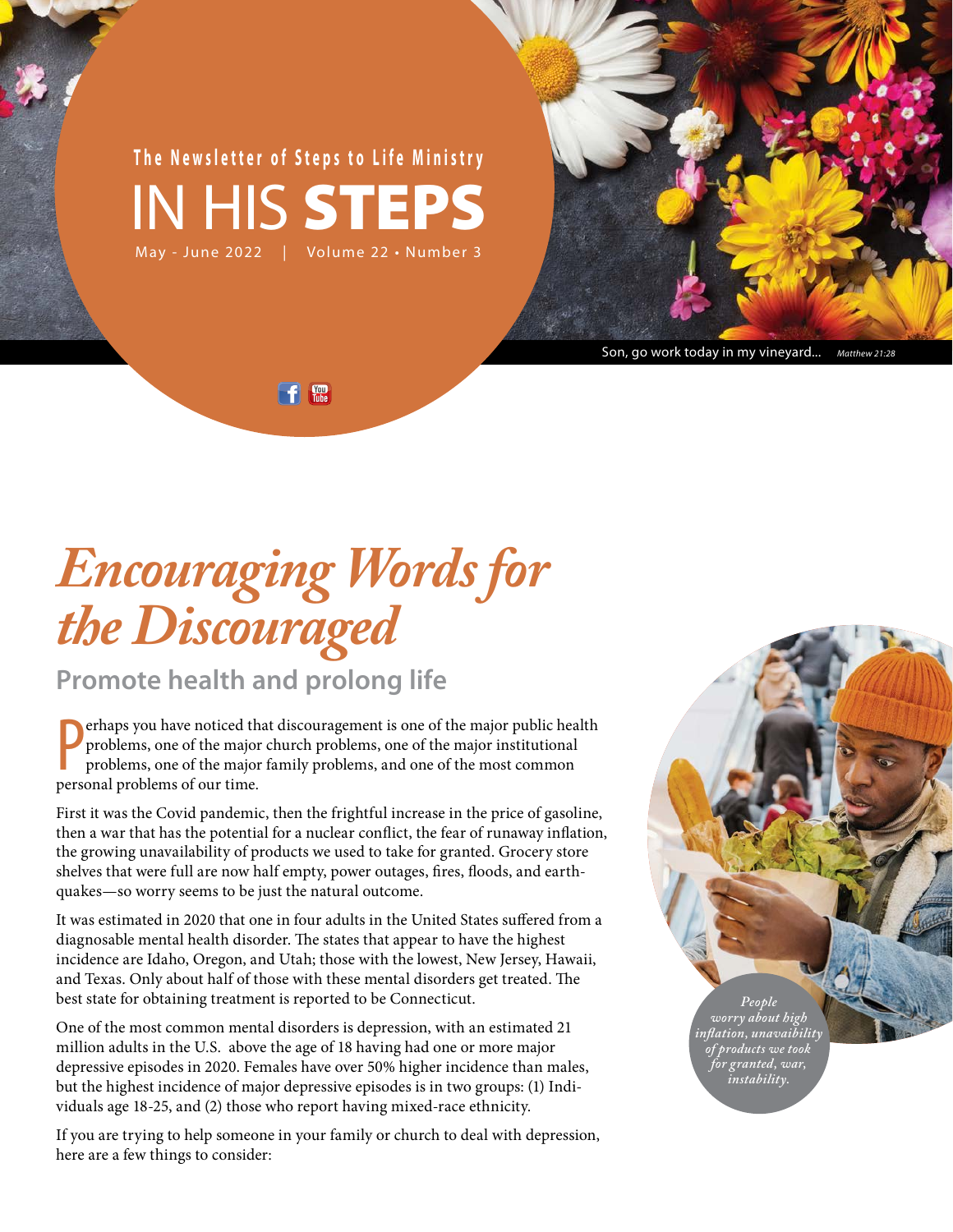### 66

*It is the love of self that brings unrest. When we are born from above, the same mind will be in us that was in Jesus, the mind that led Him to humble Himself that we might be saved. The Desire of Ages*, 330

**1** It has been well known for many decades that sunlight has an antidepressive effect. So encourage them to spend time out doors.

**2** It has also been well known for many decades that exercise has an anti-depressive effect. Physical outdoor activity, such as walking, running, bicycling or gardening, has an uplifting effect on someone who is depressed.

**3** Help the person follow a good diet. Depression is often one of the early signs of nutritional depletion.

"Thousands who might have lived have prematurely passed into their graves, physical, mental, and moral wrecks. They had good powers, but they sacrificed all to indulgence of appetite, which led them to lay the reins upon the neck of lust. Our world is a vast hospital. Vicious habits are increasing." *Testimonies,* Vol. 3, 561.

But as important as the above physical components of depression are, the mental and spiritual component is probably even more important.

"Much of our suffering is unreal. We imagine trouble, and we gather clouds of darkness about us. We suffer as surely from imaginary troubles as though they were real. Physical exercise is the best remedy for this dreaded disease; for it occupies the mind and strengthens it to more healthful action, and employs the idle hands, and imparts strength and vigor to the muscles." *The Health Reformer,* June 1, 1871.

"The relation that exists between the mind and the body is very intimate. When one is affected, the other sympathizes. The condition of the mind affects the health to a far greater degree than many realize. Many of the diseases from which men suffer are the result of mental depression. Grief, anxiety, discontent, remorse, guilt, distrust, all tend to break down the life forces and to invite decay and death." *Ministry of Healing,* 241.

"Courage, hope, faith, sympathy, love, promote health and prolong life. A contented mind, a cheerful spirit, is health to the body and strength to the soul. 'A merry [rejoicing] heart doeth good like a medicine.' Proverbs 17:22." Ibid.

"There are many whose hearts are aching under a load of care because they seek to reach the world's standard. They have chosen its service, accepted its perplexities, adopted its customs. Thus their character is marred, and their life made a weariness. In order to gratify ambition and worldly desires, they wound the conscience and bring upon themselves an additional burden of remorse. The continual worry is wearing out the life forces. Our Lord desires them to lay aside this yoke of bondage. He invites them to accept His yoke; He says, 'My yoke is easy, and My burden is light.' He bids them seek first the kingdom of God and His righteousness, and His promise is that all things needful to them for this life shall be added. Worry is blind, and cannot discern the future; but Jesus sees the end from the beginning. In every difficulty He has His way prepared to bring relief. Our heavenly Father has a thousand ways to provide for us, of which we know nothing. Those who accept the one principle of making the service and honor of God supreme will find perplexities vanish and a plain path before their feet." *The Desire of Ages,* 330.

"It is the love of self that brings unrest. When we are born from above, the same mind will be in us that was in Jesus, the mind that led Him to humble Himself that we might be saved. Then we shall not be seeking the highest place. We shall desire to sit at the feet of Jesus, and learn of Him. We shall understand that the value of our work does not consist in making a show and noise in the world, and in being active and zealous in our own strength. The value of our work is in proportion to the impartation of the Holy Spirit. Trust in God brings holier qualities of mind, so that in patience we may possess our souls." Ibid.*,* 330, 331.

#### **HOW JESUS DEALT WITH DEPRESSION IN PEOPLE WHEN HE WAS A YOUNG ADULT**

"He taught all to look upon themselves as endowed with precious talents, which if rightly employed would secure for them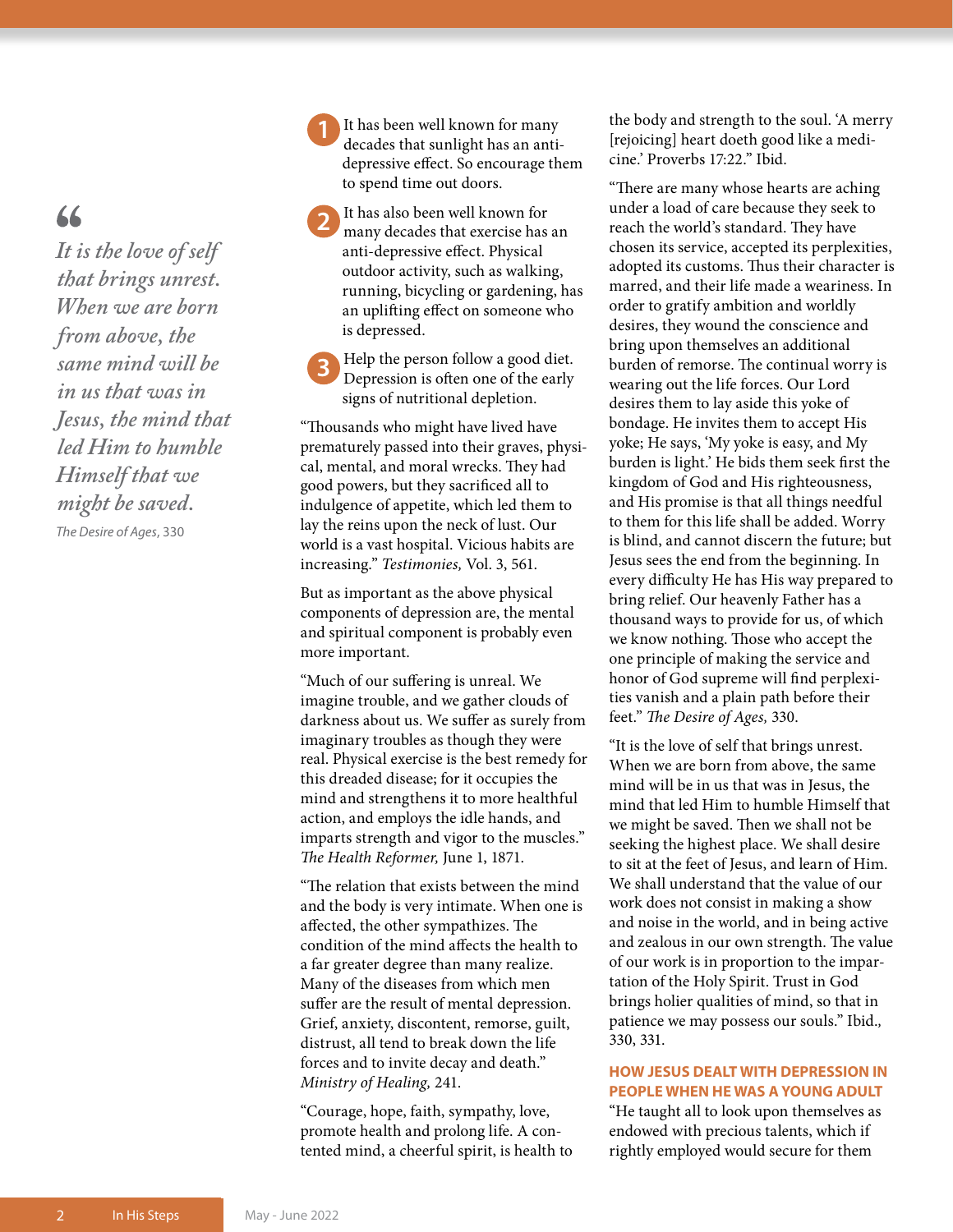

Physical exercise is the best remedy for being worried.

eternal riches. He weeded all vanity from life, and by His own example taught that every moment of time is fraught with eternal results; that it is to be cherished as a treasure, and to be employed for holy purposes. He passed by no human being as worthless, but sought to apply the saving remedy to every soul. In whatever company He found Himself, He presented a lesson that was appropriate to the time and the circumstances. He sought to inspire with hope the most rough and unpromising, setting before them the assurance that they might become blameless and harmless, attaining such a character as would make them manifest as the children of God. Often He met those who had drifted under Satan's control, and who had no power to break from his snare. To such a one, discouraged, sick, tempted, and fallen, Jesus would speak words of tenderest pity, words that were needed and could be understood. Others He met who were fighting a hand-to-hand battle with the adversary of souls. These He encouraged to persevere, assuring them that they would win; for angels of God were on their side, and would give them the victory. Those whom He thus helped were convinced that here was One in whom they could trust with perfect confidence. He would not betray the secrets they poured into His sympathizing ear." Ibid, 91, 92.

#### **WHAT WE NEED**

"In the books of heaven are registered your profession of faith, your responsibility as

Christians. But are you Christians? What is it to be a Christian?—It is to be Christlike. To be a Christian is to act as Christ acts, to have his spirit at all times, in all places, and under all circumstances. When we are brought into adverse circumstances, when our natural feelings are stirred and we want to give vent to them, then our faith is tried; then we are to manifest the meekness and gentleness of Christ. Not by one word are we to give expression to the feelings of the natural heart. 'If any man offend not in word, the same is a perfect man, and able also to bridle the whole body'—the whole man. What we want is to be under the control of Jesus. We do not want our own way. …

 "…When He ascended on high, and led captivity captive, and gave gifts unto men, He left the battle in our hands, but we are not to fight in our own strength; we should certainly fail if we attempted it. Christ is there present with the Father, to bring to our help the unseen intelligences, the angels of God. What we need is the simplicity of faith, the meekness and humility of Christ. Then we shall trust wholly in the Lord of heaven, and He will be at our right hand to help us." *Review and Herald,* March 8, 1892.



Article by *John Grosboll* Director of Steps to Life

### 66

*Courage, hope, faith, sympathy, love, promote health and prolong life. A contented mind, a cheerful spirit, is health to the body and strength to the soul. 'A merry [rejoicing] heart doeth good like a medicine.'* 

*Ministry of Healing*, 241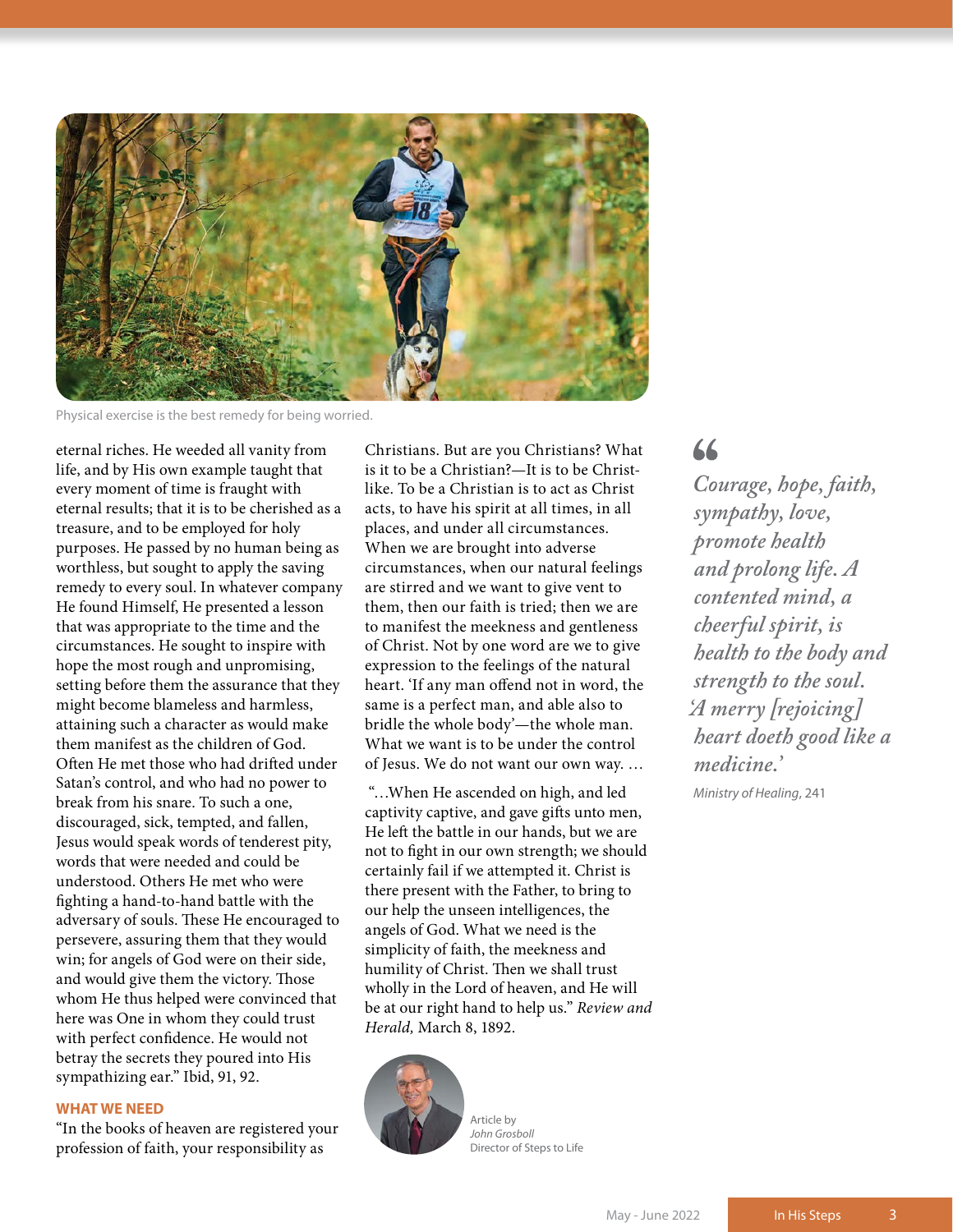## *Mission Project Updates*



# *Bibles and More Tabloid Project*



dvent Books in<br>England is once a<br>overseeing an eff<br>to ship a pallet of *The* dvent Books in England is once again overseeing an effort *Great Controversy* to Zambia. The first shipment has been received and shared with our

worker there, Henry Mwesa, who has distributed copies in Zambia, Malawi, and Mozambique. He looks forward to



e have previously reported on the progress in Nigeria of the construction of a compound that will include a church, a treatment facility, offices, and an orphanage. Daniel Terence's wife, Ruby, will oversee the orphanage while Daniel will ensure that those in her charge receive appropriate spiritual nourishment.

Steps to Life is committed to establishing a means of providing spiritual as well as physical support to as many orphans as we can with your assistance. Our sincerest thanks for your contributions toward this end.





**This amount represents 2021 funds raised for several orphanages in Africa which Steps to Life supports.**

\$3844 raised in 2022

receiving additional copies since the extreme poverty in these countries makes obtaining them out of reach for the majority of God's people there. To support this and similar efforts, mark your donations *Bibles/SOP.*



s reported in our last newsletter,<br>the tabloids are printed in the Los<br>Angeles area where the shipping<br>situation is still somewhat backed up. As s reported in our last newsletter, the tabloids are printed in the Los Angeles area where the shipping a result, it is taking more time than anticipated to get the pallets shipped. Fortunately, the printer allowed one month of free storage, but that was not enough time to get all of the tabloids shipped. There is still one shipment for southern Mexico to go. Please pray that the shipment will go out soon.

You may recall that Cornerstone was planning to print tabloids for Romania. It was the Lord's blessing that a Romanian brother found a printer in Romania that could print them at a lower cost—and with no shipping costs! He has succeeded in combining *Behold He Cometh* (the most popular tabloid) and *Vibrant Health Restored* (about achieving a healthy diet) into one 48-page tabloid. He was planning to print 100,000 for US\$20,000, but Cornerstone asked him to print 200,000 instead. These will be a real blessing to our Romanian brothers and sisters.

To obtain copies for you own distribution purposes, please contact Roger or Joyce Brown for case quantities of the following tabloids:

*Behold He Cometh Commandments Under Attack Earth's Final Warning*

Joyce & Roger Brown (360) 577-6613 (H)

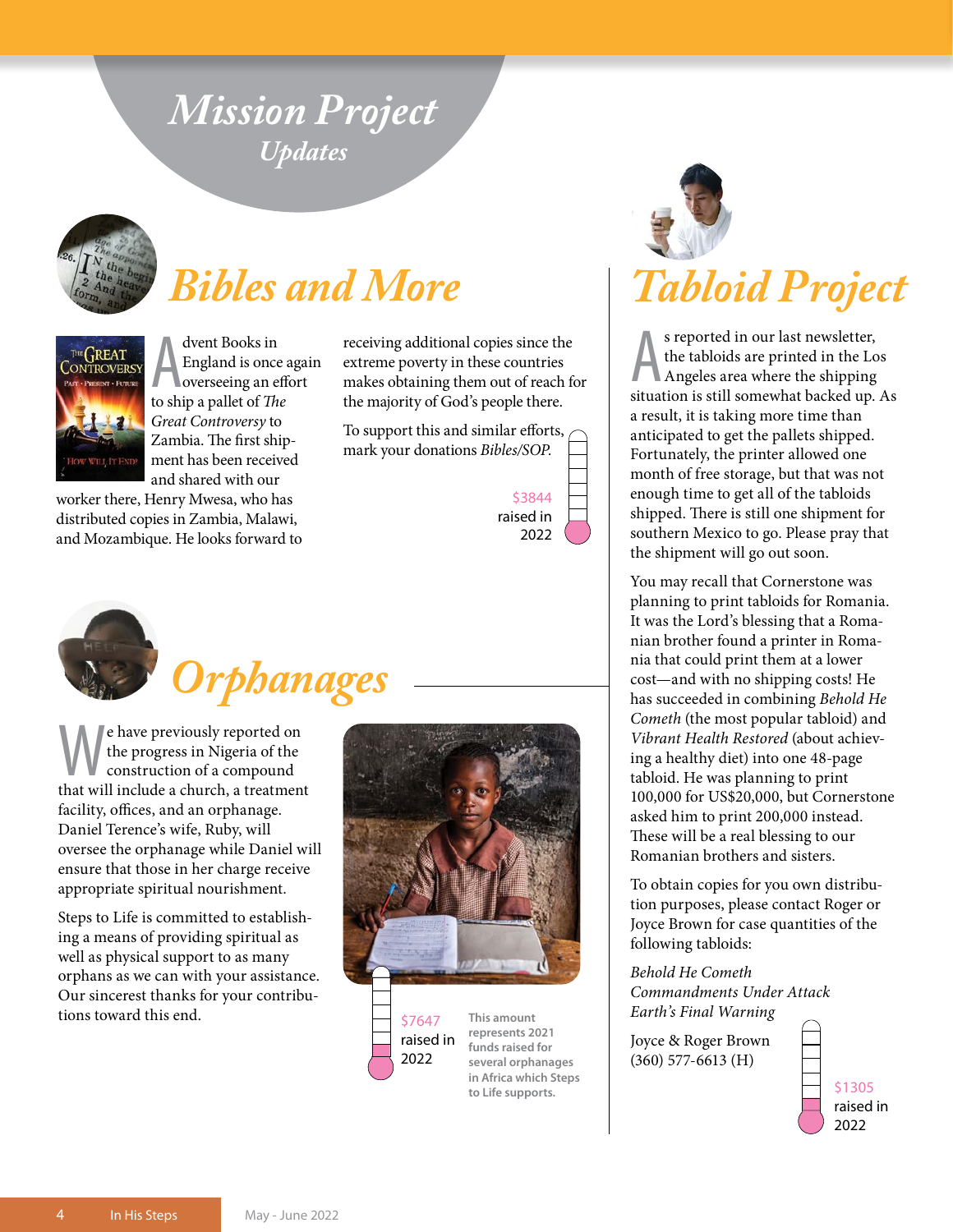# *Supply Chain Issues* **Effects on Outreach**



Wo problems have come up recently<br>that indicate the current state of<br>troubles in the supply chain and<br>provide subtle hints at the chaos to come. wo problems have come up recently that indicate the current state of troubles in the supply chain and

In January, we ordered 2000 of the disc mailers that we use to send the Sermon of the Month and subscriptions to CD and DVD sermons. So far, we have received only 500. Initially we were told that they would be shipped in mid-March. At the time of this writing (late March), we still have not received them and cannot get a shipping date from our supplier. We apologize for the inconvenience to those who depend on these programs for their spiritual nourishment and ask for your prayers that this shortage will be resolved soon.

Also in late March, we received an email from the printer who prints *LandMarks* that they were out of the paper stock they use for our magazine and could not get any from their paper supplier,

asking if they could substitute a different paper. Before we could answer, we received another email in which they said that they had found a different supplier who had a similar paper that most folks wouldn't notice was a bit different. Recognizing that it is what is printed on the paper that has value and not the paper itself, we gave the printer permission to proceed.

Although these are minor glitches to our normal operations, we have to understand that they are the kind of disruptions that will become more and more common as we draw nearer and nearer to the meeting of time and eternity.

May we encourage you to pray for the continued protection of and guidance from our heavenly guardians as we face these increasing challenges to sharing the three angels' messages to all the world in this generation.

### LANDMARKS HISTORIC OF ADVENTISM

#### in May



If you're a *LandMarks* subscriber, mostly likely you have the May issue in your hands already. If you're not a subscriber, you can

access the magazine online at *www. stepstolife.org*.

This issue of *LandMarks* reminds us that we all battle the forces of darkness. Consequently, we experience hardships in our lives. Seemingly insurmountable trials confront everyone, but the Bible says we do not have to be defeated. Read the encouraging article "Obstacles."

On a similar note, the article "The Road Less Traveled" confirms that far fewer people chose to take this road. But the right decision is a matter of life and death.

This issue starts a new series entitled "The Facts About the Future." The first article in this series is called "Time of the End." We often don't realize that people just 200 years ago lived the same lives as in Jesus' time. How far our world has come just in 200 years! It's an exiting but also frightening time—a time of the end.

You can receive a complimentary subscription of this spiritually uplifting magazine.

Haven't gotten a subscription yet? Call us today to subscribe!

#### **1-316-788-5559**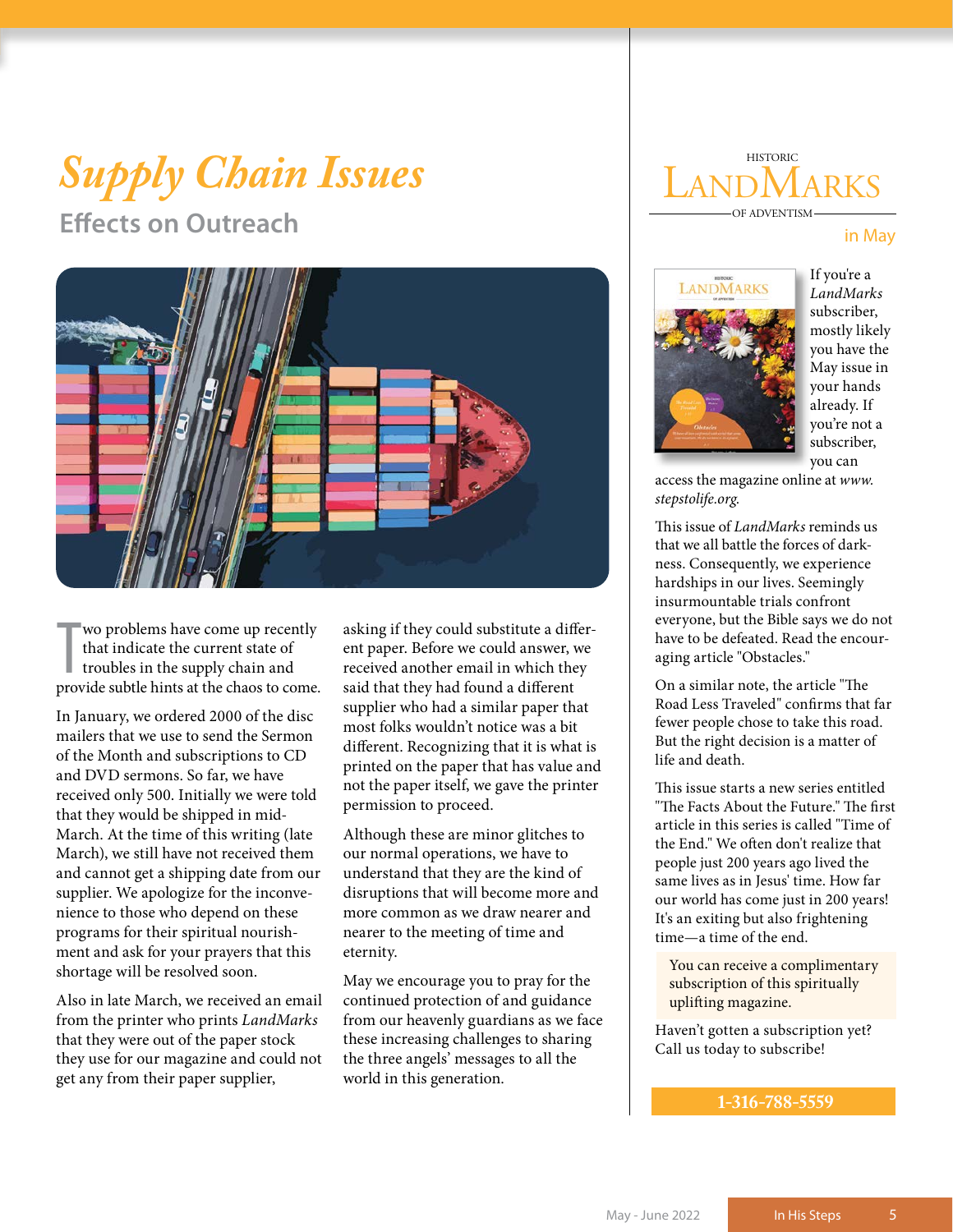# *Impressive Progress*

**Worldwide Efforts Underway**



**P** astor Domingo Nunez, our di<br>of outreach, has been spendin<br>much time lately in several co<br>tries in Africa as well as in Brazil, astor Domingo Nunez, our director of outreach, has been spending much time lately in several coun-Bolivia, and Mexico, overseeing the many projects that your support of this ministry has enabled.

#### **NIGERIA**

Currently, two major projects are underway in Nigeria—one in the central part of the country and one in the east.

Our long-term worker, Daniel Terence, is spearheading the project in central Nigeria, which will consist of a church, offices, treatment rooms, and a small orphanage, which will be overseen by Daniel's wife Ruby.

Michal Ugorji will shepherd the project in the east. It will be a similar facility, but without an orphanage.

#### **BOLIVIA**

The Lord has certainly blessed the projects in Bolivia. A wealthy resident in Santa Cruz, a large metropolis located in the tropical lowlands east of the Andes, has donated land and is covering 80% of the cost of an impressive multi-story facility that will include a church, meeting rooms, offices, residential quarters for guest speakers, a kitchen and dining facility, an audio/video production studio, a library, and a print shop.

In addition to this project, a group of conservative Adventists in La Paz, a city resting on the Andes' Altiplano plateau high in the Andes, has donated land

and 20% of the cost for a 4,000 sq. ft. worship center. Your donations have enabled Steps to Lile to cover the remaining 80%.

#### **MEXICO**

The Lord has opened the way for a tremendous project in Guadalajara. Steps to Life has purchased and is renovating a large building in the center of the city. Jediael Rosales, who has been overseeing the present truth broadcasts (*La Verdad Presente*) will manage the renovation and spearhead the work, which will include the same capabilities as the center in Santa Cruz, Bolivia. Both facilities will be able to supply relatively inexpensive copies of Ellen G. White books, as well as witnessing materials, which previously have been available only in very expensive editions.

#### **T**GHANA

Joseph Class-Peters has been tasked with finding new office space for our operation in Ghana. He has been shepherding the work there for over two decades and has seen the work grow from a one-man operation to a robust work that now requires the service of a full-time worker for the Bible correspondence school, a full-time Bible worker, and oversight management by Joseph.

#### **ZAMBIA**

Henry Mwesa continues his faithful service with a base of operations in Zambia. From here, he also serves Malawi and Mozambique, making

frequent visits to encourage the fellow saints in those countries.

#### **COLOMBIA**

Benjamin and Roseann Cortes Bernal have provided many years of faithful service in this portion of the Lord's vineyard, regularly conducting cooking classes and health seminars. They also operate an extensive printing ministry, distributing hundreds of pieces of literature every year. Your contributions enable us to provide monthly support to this faithful couple.

#### **KENYA**

An office has been established in Kisii where Zachary Makworo and Moses Asimba are teaching the ministerial training course. As a result of the interests aroused, two churches have been established. The office maintains a library of Spirit of Prophecy publications as reference materials for the students and community at large as well as printing equipment for witnessing materials and *LandMarks*.

#### **EXAMPLE**

Using the means that you have given this ministry, we have supported five Bible workers in India for quite a while. In addition, we have supplied funds for printing the STL Bible studies in Telugu, which are widely used by the workers there.

In previous newsletters and in *Land-Marks* magazine we have reported more extensively on the work that is developing in each of these areas. It is your support that enables this work to go forward.

The Lord in His mercy has scattered believers throughout the earth to bring the knowledge of His truth to those that are waiting to hear of His gracious invitation to come to Him. To support these and similar mission projects, please mark your donations *Missions*.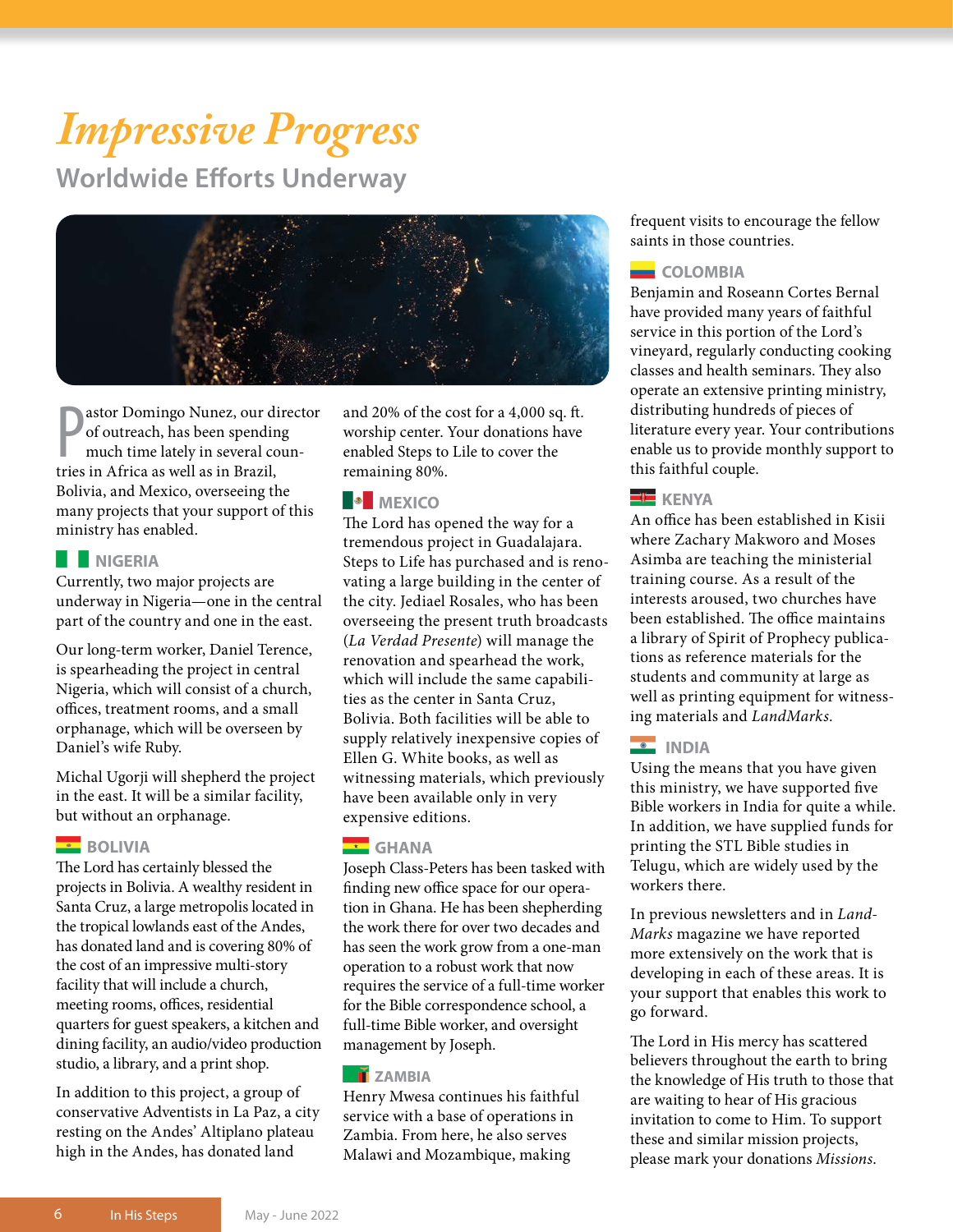# *Camp Meeting 2022* **May 25–28, 2022**

A fter the "Covid break," Steps to Life is looking forward to hosting a gathering of the faithful on the campus in Derby, Kansas, for its 2022 camp meeting.

The presentations will be live-streamed through our website, as usual, but we are once again welcoming those who long for the personal interaction and opportunities for Christian fellowship that camp meetings always provide.

The event begins Wednesday evening, May 25, at 7:00 pm and concludes Sabbath evening, May 28, 2022.

If you plan to attend in person, please contact our office prior to May 15 to enable us to plan adequately for meals. Breakfasts will consist only of oatmeal, granola, and fruit. The mid-day meals will be served as usual. However, we can ensure meals only for those who pre-register by May 15, 2022.

An order form for CDs and DVDs of the presentations will be included in the July/August newsletter.

## Camp Meeting 2022 **Speakers Schedule**

| <b>Wednesday</b><br>May 25, 2022 | <b>Thursday</b><br>May 26, 2022                                                                                  | <b>Friday</b><br>May 27, 2022 | <b>Sabbath</b><br>May 28, 2022                  | <b>Children's Meetings:</b><br>Barbara VonKriegelstein |
|----------------------------------|------------------------------------------------------------------------------------------------------------------|-------------------------------|-------------------------------------------------|--------------------------------------------------------|
|                                  | 7:00 - 8:00 am<br>Private personal prayer and devotion time in the sanctuary<br>Serving Breakfast 8:00 - 8:45 am |                               |                                                 | Juniors/Teens for Christ:<br>To be determined          |
|                                  |                                                                                                                  |                               |                                                 |                                                        |
|                                  | $9:30 - 10:45$                                                                                                   | $9:30 - 10:45$                | $9:30 - 10:45$                                  | <b>STL Book Room:</b>                                  |
|                                  | <b>Pr. Ivan Plummer</b>                                                                                          | <b>Pr. Ivan Plummer</b>       | <b>Dr. Henrik Korinth</b>                       | North end of Basement                                  |
|                                  | <b>Break</b>                                                                                                     |                               |                                                 | Music:                                                 |
| Registration begins at           | $11:30 - 12:45$                                                                                                  | 11:30 - 12:45                 | $11:30 - 12:45$                                 | Sabbath Concert by                                     |
| 3:00pm                           | <b>Dr. Henrik Korinth</b>                                                                                        | <b>Dr. Henrik Korinth</b>     | <b>Pr. Ivan Plummer</b>                         | Winfield Seventh-day<br><b>Protestant Church</b>       |
|                                  | Serving Lunch 12:45 - 1:30 pm                                                                                    |                               |                                                 | Snackbar:                                              |
|                                  | $2:30 - 3:30$                                                                                                    | $2:45 - 4:15$                 | $2:00 - 3:30$                                   | Wednesday: 5:00 - 5:45 pm                              |
|                                  | <b>Pr. Ivan Plummer</b>                                                                                          | Communion/Baptism             | Concert                                         | Thursday: 5:00 - 5:45 pm<br>Friday: 5:00 - 5:45 pm     |
|                                  | <b>Break</b>                                                                                                     | Pr. Domingo Nunez             | <b>Break</b>                                    | Sabbath: 5:00 - 5:45 pm-<br>complimentary              |
|                                  | $4:00 - 5:00$                                                                                                    |                               | $4:00 - 5:00$                                   |                                                        |
|                                  | Pr. Domingo Nunez                                                                                                |                               | <b>Dr. Henrik Korinth</b>                       |                                                        |
|                                  | Break 5:00 - 6:00 pm                                                                                             | Break 5:00 - 6:00 pm          | Break 5:00 - 6:00 pm                            |                                                        |
|                                  | $6:00 - 7:00$                                                                                                    | $6:00 - 7:00$                 | $6:00 - 7:00$                                   |                                                        |
|                                  | <b>Pr. Domingo Nunez</b>                                                                                         | <b>Pr. Domingo Nunez</b>      | <b>Pr. Domingo Nunez</b><br><b>Mission Talk</b> |                                                        |
| $7:15 - 8:30$                    | $7:15 - 8:30$                                                                                                    | $7:15 - 8:30$                 | $7:15 - 8:30$                                   |                                                        |
| Pr. John Grosboll                | <b>John Grosboll</b>                                                                                             | <b>John Grosboll</b>          | <b>John Grosboll</b>                            |                                                        |